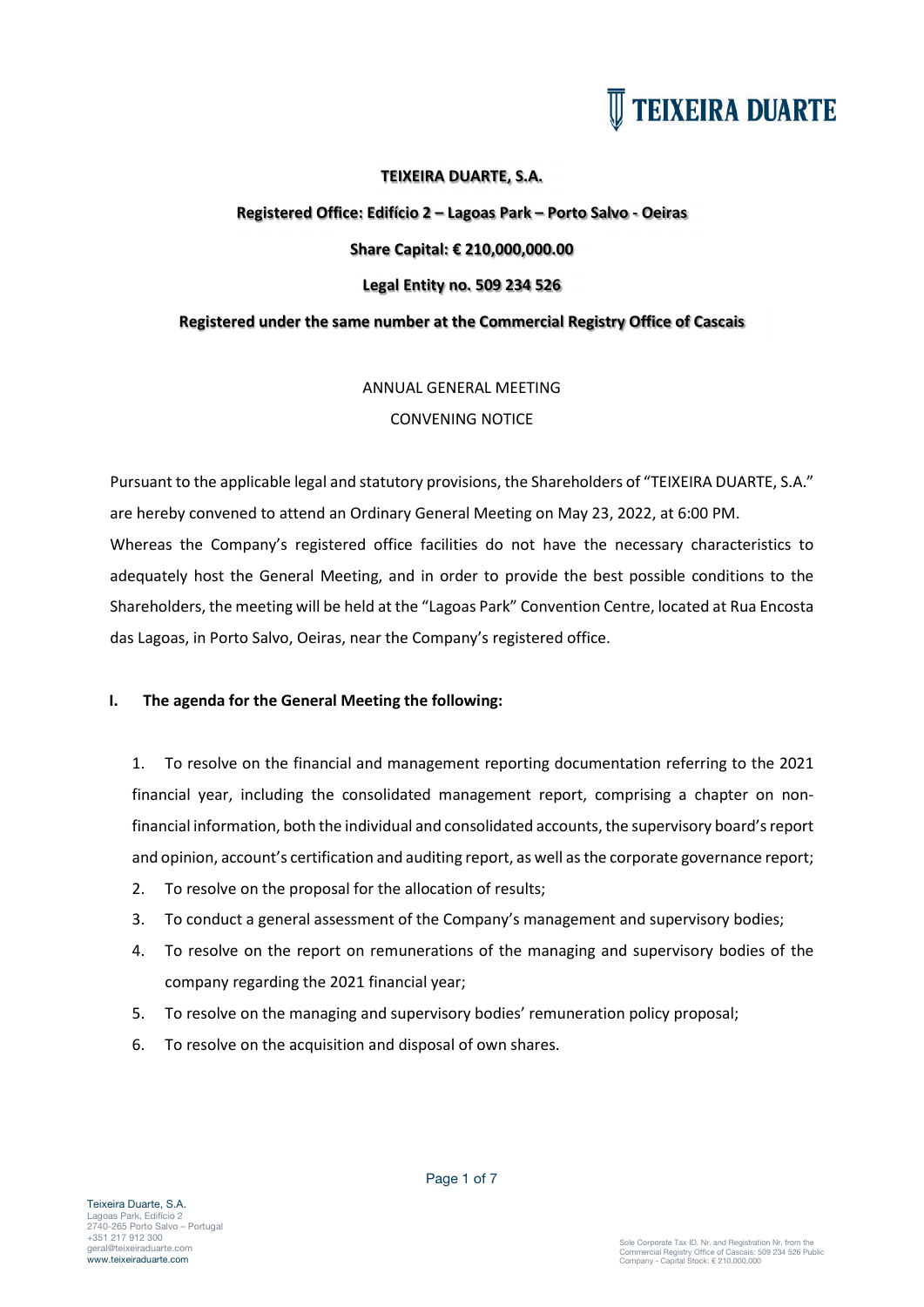#### **II. Preparatory information for the general meeting**

Pursuant to article 21-J, number 2 of the Securities Code, the preparatory information items set out in article 289 of the Companies Code and article 21-J, number 1 of the Securities Code, including the presently known documents and proposals to be brought forth to the General Meeting, in full, will be made available for the Shareholders' examination on the website (www.teixeiraduarte.com) and at the Company's registered office, during business hours, as from the date of publication of this convening notice.

The management and financial reporting documents are available to the Shareholders at the place and through the means mentioned above, as well as through the *Information Disclosure System* of the Portuguese Securities Market Commission.

The Shareholders are kindly requested to contact the Company preferably through electronic mail – addressed to assembleiageral@teixeiraduarte.com – and, if necessary, by phone – at +351 21 791 23 00 - for any information and clarification requests regarding the General Meeting.

#### **III. Information at the General Shareholders' Meeting:**

During the General Meeting, the Shareholders may request truthful, complete and clarifying information that enables them to form a founded opinion on the matters subject to deliberation. The obligation to provide information includes the Company's relationships and other related companies.

The information items mentioned above shall be provided by the corporate body best qualified for it and may only be refused if its provision is likely to cause significant damage to the Company or another related company, or to breach a legal confidentiality obligation.

### **IV. Adding items to the Agenda:**

Shareholders holding (either jointly or individually) shares representing a minimum 2% of the Company's share capital may request items to be added to the Agenda, by way of a written request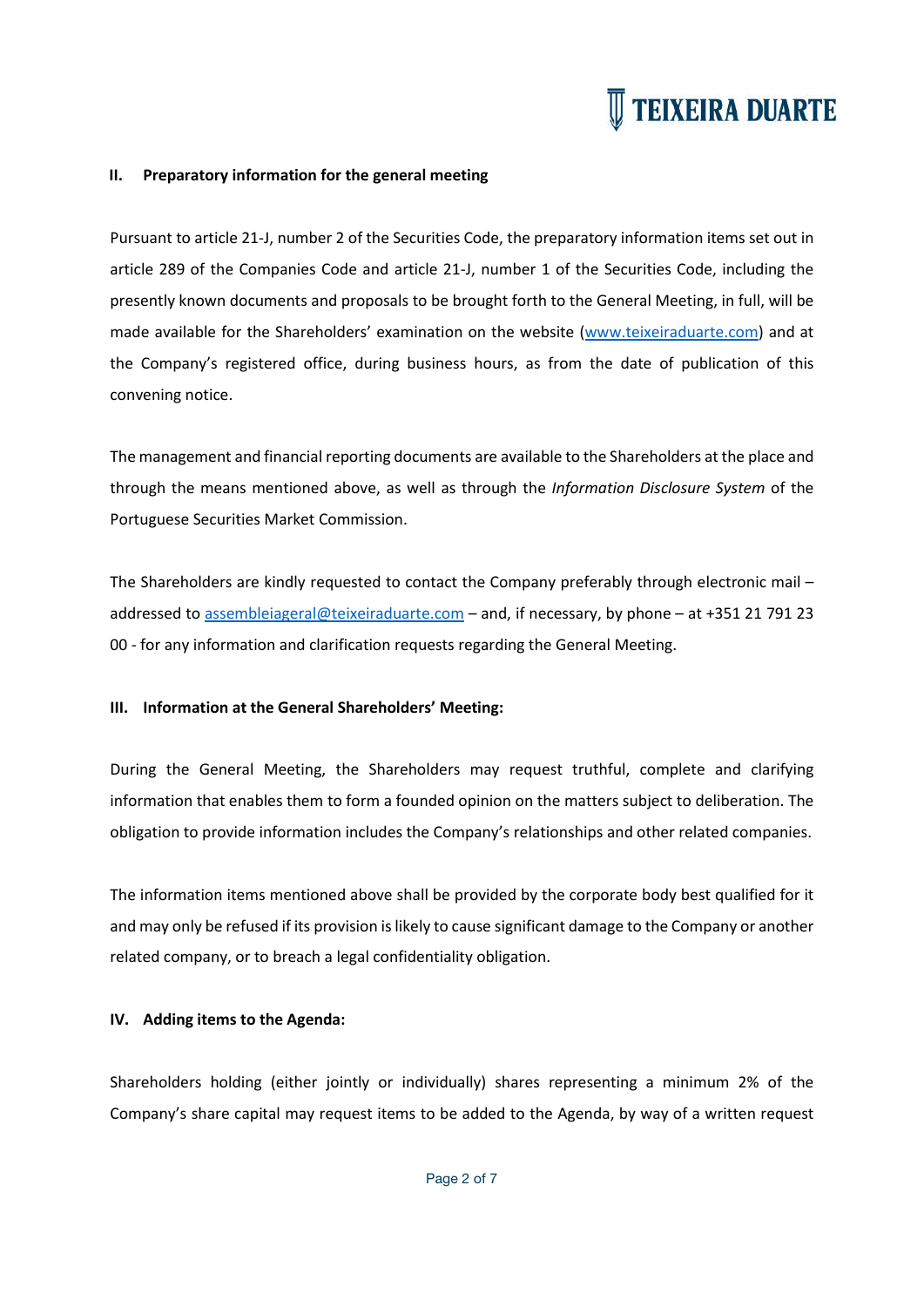sent to the Chairman of General Shareholders' Meeting within 5 days of the last publication of the convening notice, provided that the request includes a resolution proposal for each of the items requested to be included. For these purposes, the proceedings set out in article 23-A, number 2, paragraph c) and numbers 3 and 4 of article 378 of the Companies Code shall apply.

### **V. Resolution proposals:**

Shareholders holding (either jointly or individually) shares representing a minimum 2% of the Company's share capital may bring forth resolution proposals regarding the items of the Agenda as set out above, or as amended from time to time. The request shall be sent in writing to the Chairman of General Shareholders' Meeting within 5 days of the last publication of the convening notice, and include the information that complements the resolution proposal. For these purposes, the proceedings set out in article 23-B, number 3 of the Securities Codes shall apply.

### **VI. General Meeting Attendance**

Participation in the General Meeting, and discussion and voting carried out therein, is restricted to the holders of shares granting the right to, at least, one vote, on the record date, corresponding to 0 AM (GMT) on May 16, 2022. For these purposes, it is reminded that each share grants the right to one vote.

Those wishing to attend the General Meeting must notify the financial institution where their individual securities account is set up before May 15, 2022, and they may use electronic mail for that purpose. On its website (https://www.teixeiraduarte.pt/investidores/assembleias-gerais/), the Company provides forms of these documents for the Shareholders to fill out for these purposes.

Upon being informed of their clients' intent to attend the General Meeting, the financial intermediaries shall, before the day's end on May 16, 2022, send the Chairman of the Board of the General Meeting, information on the number of shares registered in its client's name on the record date. For this purpose, the financial institution may use e-mail (assembleiageral@teixeiraduarte.com).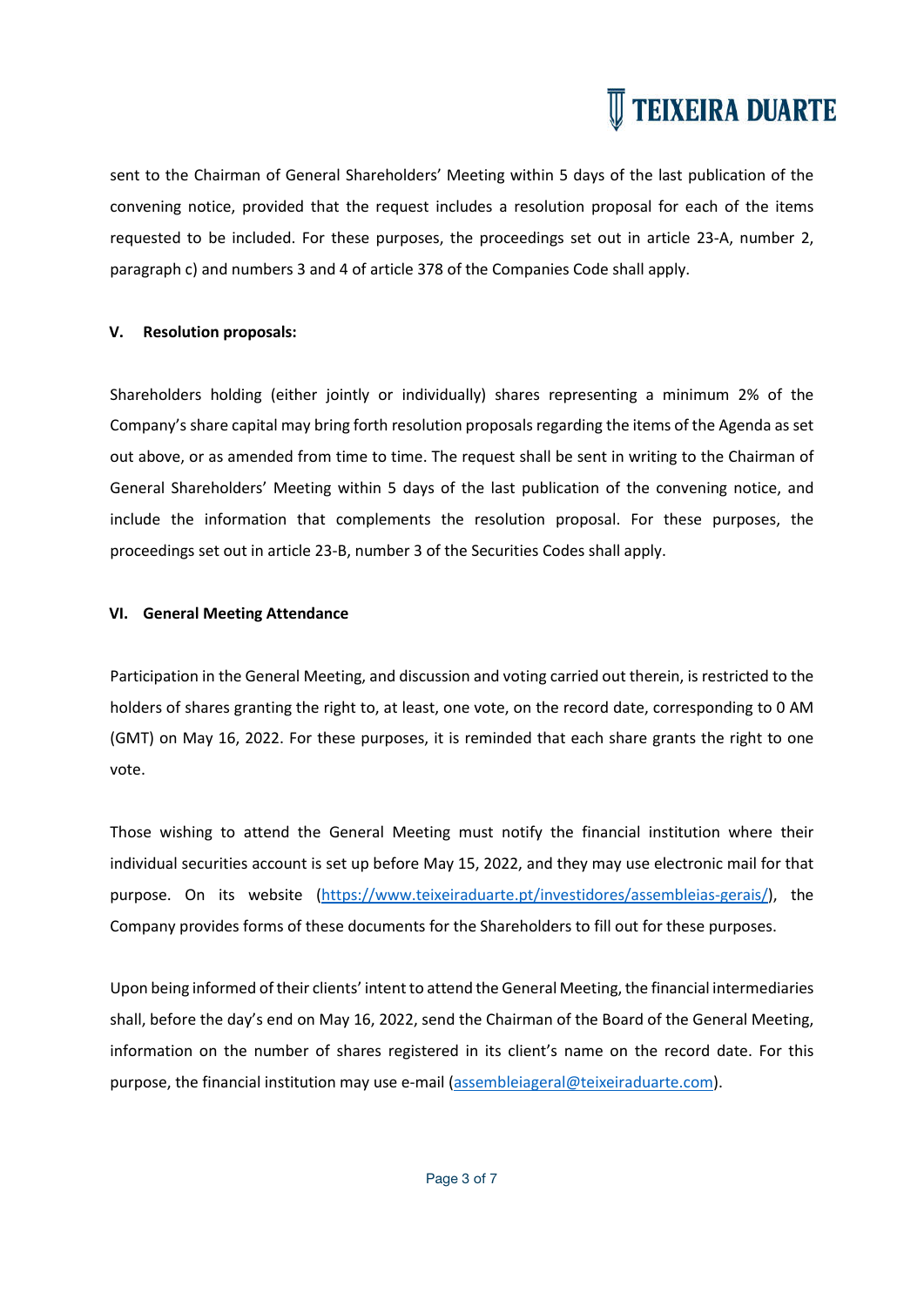According to legislation currently in force, these rights are not impaired by the transfer of shares subsequent to the record date, and is not dependent on their lock between then and the day of the General Meeting.

Nevertheless, any Shareholder that communicates their purpose to attend the General Shareholders' Meeting and transfers share ownership between the record date and the General Meeting must promptly inform the Chair of the Board of the General Meeting, as well as to the Securities Market Commission (CMVM).

### **VII. Representation:**

The formalities and further requirements for grouping or representation of Shareholders are those set out in article 13 of the Articles of Association and in the Law, specifically in article 380 of the Companies Code and article 23 of the Securities Code. Shareholders shall deliver their respective representation document to the Chairman of the Board of the General Meeting, either by post, to the Company's registered office, or by electronic mail (assembleiageral@teixeiraduarte.com), up to three calendar days before the designated General Meeting date, i.e. May 20, 2022.

The Company provides the Shareholders with a representation letter form, at the website (https://www.teixeiraduarte.pt/investidores/assembleias-gerais/) or at the registered office, during business hours.

For the representation of more than five Shareholders at the General Meeting, the requirements set out in article 381 of the Companies Code and article 23, number 3 of the Securities Code shall apply.

### **VIII. Voting Rights:**

To each share corresponds one vote.

Shareholders who professionally hold the shares in their own name but on behalf of their clients, may vote differently with their own shares provided that, in addition to fulfilling the General Meeting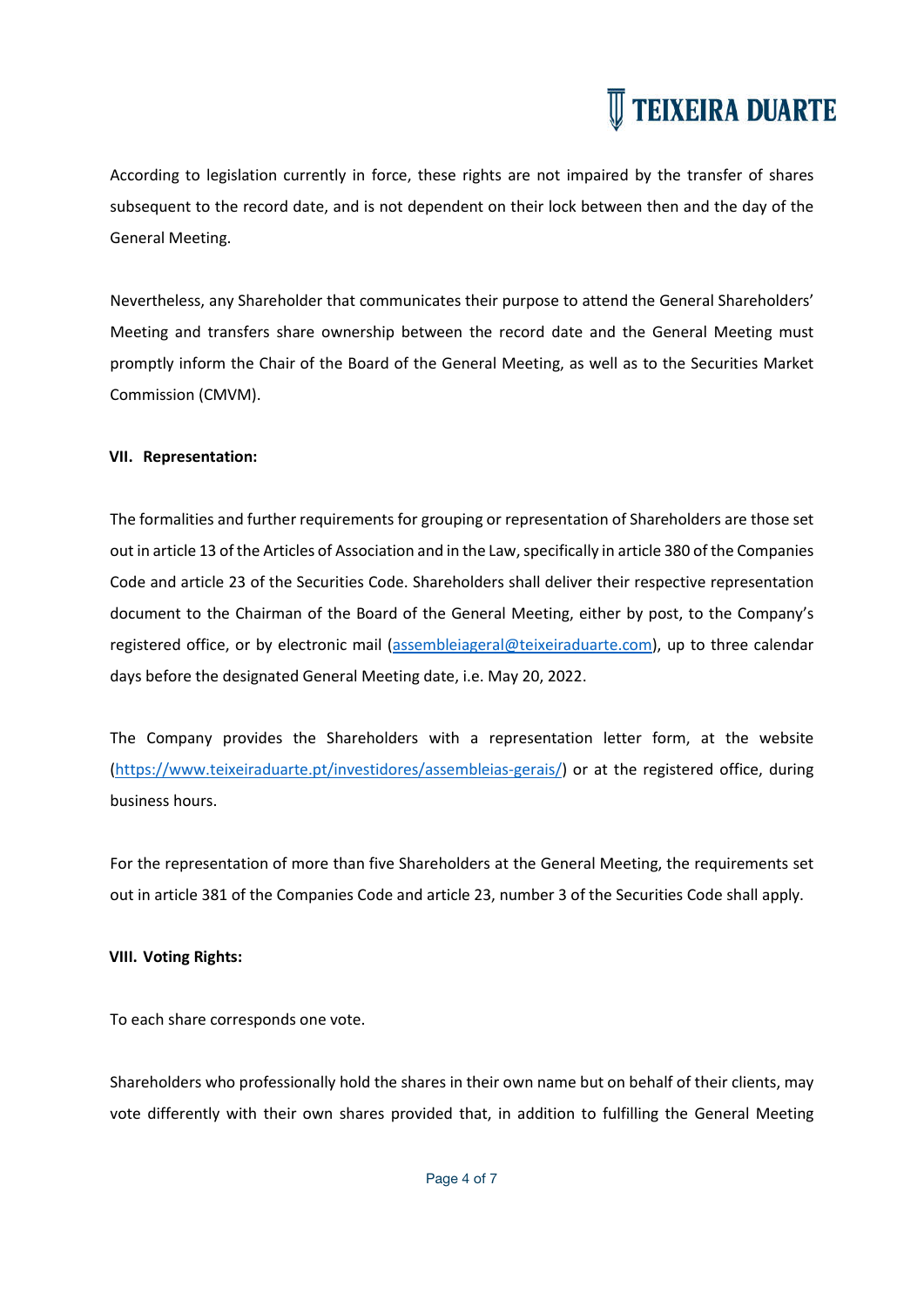

attendance requirements, they send the Chairman of the Board of the General Meeting, within the same deadline, and together with sufficient and adequate evidence:

- a) The identification of each client and the number of shares to be voted on their behalf; and
- b) Voting instructions issued by each client, regarding each item of the Agenda specifically.

Under the legal provisions referred to above, the voting rights may be exercised by postal correspondence as well as by electronic correspondence, in the terms set out below:

### **Postal voting – postal correspondence**

- a) The Shareholders with voting rights that wish to exercise them by written correspondence via postal mail, must, in addition to complying with the conditions and deadlines set out above to demonstrate their capacity, **deliver a letter to the Chairman of the Board of the General Meeting, which must arrive at the registered office - Lagoas Park, Edifício 2, 2740-265 Porto Salvo - before 5PM on May 20, 2022**, in which they communicate their intent to exercise that right and specify their identification (full name or company name and identification document number), domicile and number of shares held, which will be checked against the certification issued by the financial institution where the shares are registered, the latter prevailing in case of discrepancy. The letter shall be signed by the Shareholder or its legal representative and the signature must be legalized, or, if the Shareholder is a natural person, supported by a legible copy of their Identity/Citizen Card or of another document that serves the same purpose. **Attached to the letter, the Shareholders shall send, in closed envelopes, the ballots containing their votes for each of the items of the Agenda**, specifically and unequivocally identified, followed by their signature affixed in a similar fashion to the one on the letter. Each envelope shall read: "*Enclosed is the vote cast on item (identify item number) of the Agenda*";
- b) For the execution of the proceedings described above, the Company provides letter and ballot forms on its website (https://www.teixeiraduarte.pt/investidores/assembleias-gerais/) and at the registered office, during business hours;
- c) The envelopes enclosing the votes cast according to the described proceedings will be opened and considered by the Chairman of the Board of the General Meeting at the time of the voting on the corresponding item of the Agenda. The votes included in declarations which are not accepted, will not be considered as having been cast;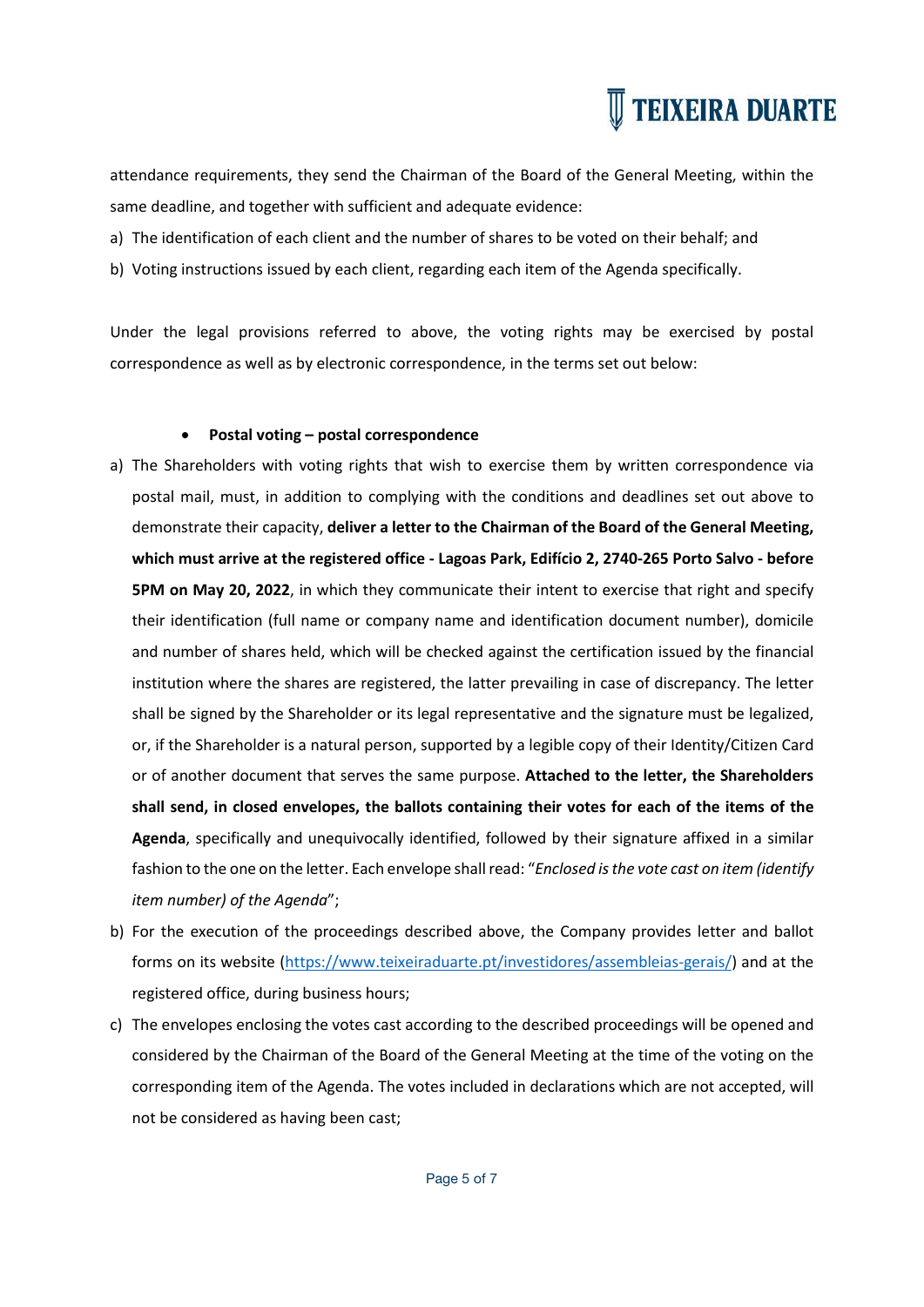- d) The postal votes are considered to be negative votes regarding resolution proposals put forth after the votes have been cast;
- e) If the Shareholder who voted by correspondence attends the General Meeting or is represented therein, the votes cast via postal mail will be revoked;
- f) The shares corresponding to postal votes will be counted for quorum determination purposes at the General Meeting;
- g) The authenticity and confidentiality of the postal votes until the time of the vote, as well as their processing, are ensured by the Chairman of the Board of the General Meeting.

### **Postal voting – electronic correspondence**

- a) The Shareholders with voting rights that wish to exercise them by electronic correspondence, must, in addition to complying with the conditions and deadlines set out above to demonstrate their capacity, **send an email to the Chairman of the Board of the General Meeting** at votocorrespondencia@teixeiraduarte.com, **before 5PM on May 20, 2022**, having attached a document in which they communicate their intent to exercise that right and specify their identification (full name or company name and identification document number), domicile and number of shares held, which will be checked against the certification issued by the financial institution where the shares are registered, the latter prevailing in case of discrepancy. The digital document shall be signed by the Shareholder or its legal representative and the signature must be legalized, or, if the Shareholder is a natural person, supported by a legible copy of their Identity/Citizen Card or of another document that serves the same purpose. **Attached to the email, the Shareholders shall also send the ballots containing their votes for each of the items of the Agenda, specifically and unequivocally identified, followed by their signature**, considering the sequence of the Agenda and with explicit reference to the item for which the vote is cast. Each ballot shall be titled: "*Enclosed is the vote cast on item (identify item number) of the Agenda*"; **These documents enclosed with the ballots** shall contain either the handwritten and scanned signature or the qualified electronic signature of the Shareholder or their legal representative.
- b) For the execution of the proceedings described above, the Company forms of all the necessary documents on its website (https://www.teixeiraduarte.pt/investidores/assembleias-gerais/) and at the registered office, during business hours, and is also available to send digital versions to the Shareholders upon request;